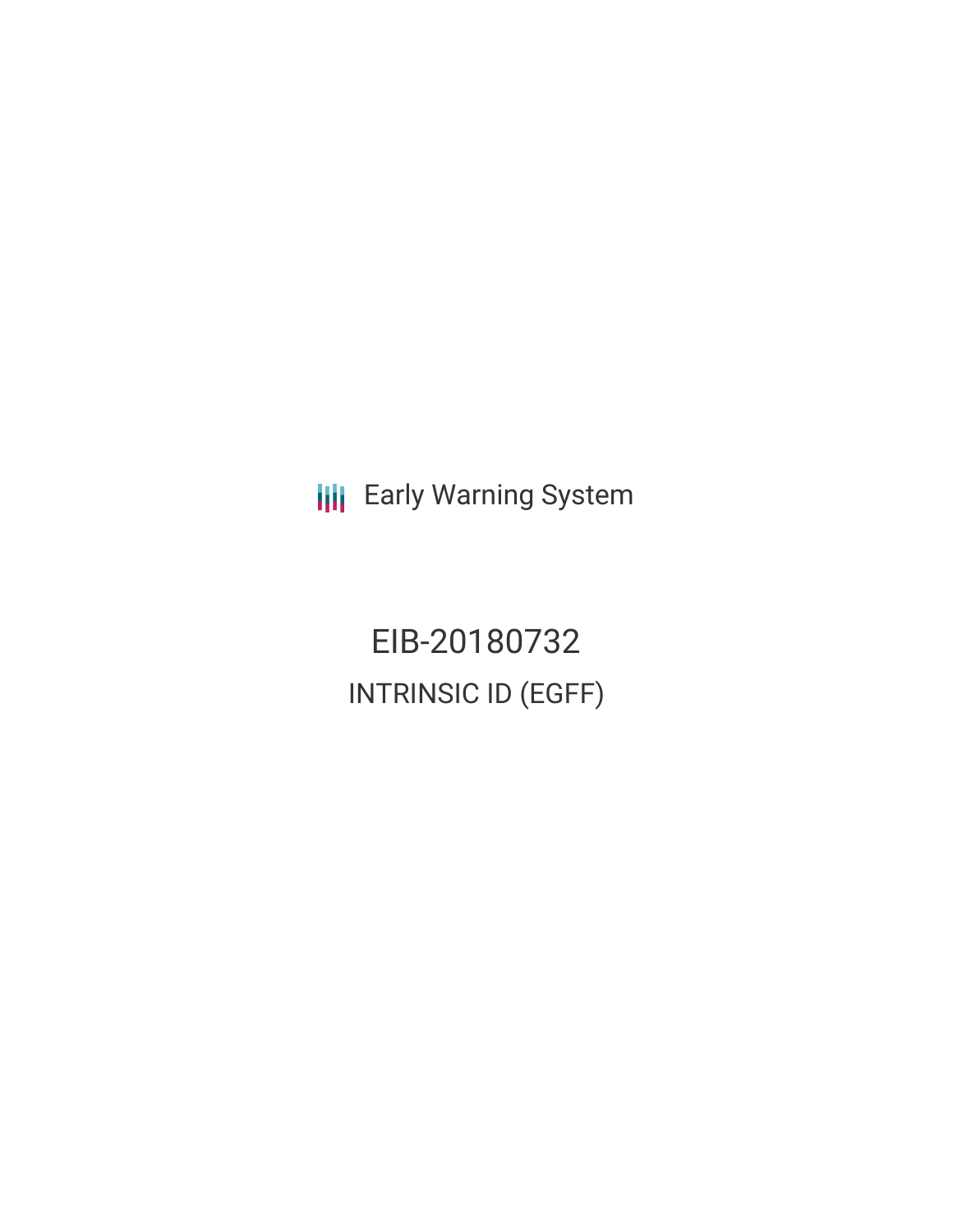| <b>Countries</b>               | <b>Netherlands</b>             |
|--------------------------------|--------------------------------|
| <b>Financial Institutions</b>  | European Investment Bank (EIB) |
| <b>Status</b>                  | Proposed                       |
| <b>Bank Risk Rating</b>        | U                              |
| <b>Borrower</b>                | <b>INTRINSIC ID BV</b>         |
| <b>Sectors</b>                 | Industry and Trade             |
| <b>Investment Type(s)</b>      | Loan                           |
| <b>Investment Amount (USD)</b> | $$12.42$ million               |
| <b>Loan Amount (USD)</b>       | $$12.42$ million               |
| <b>Project Cost (USD)</b>      | \$27.09 million                |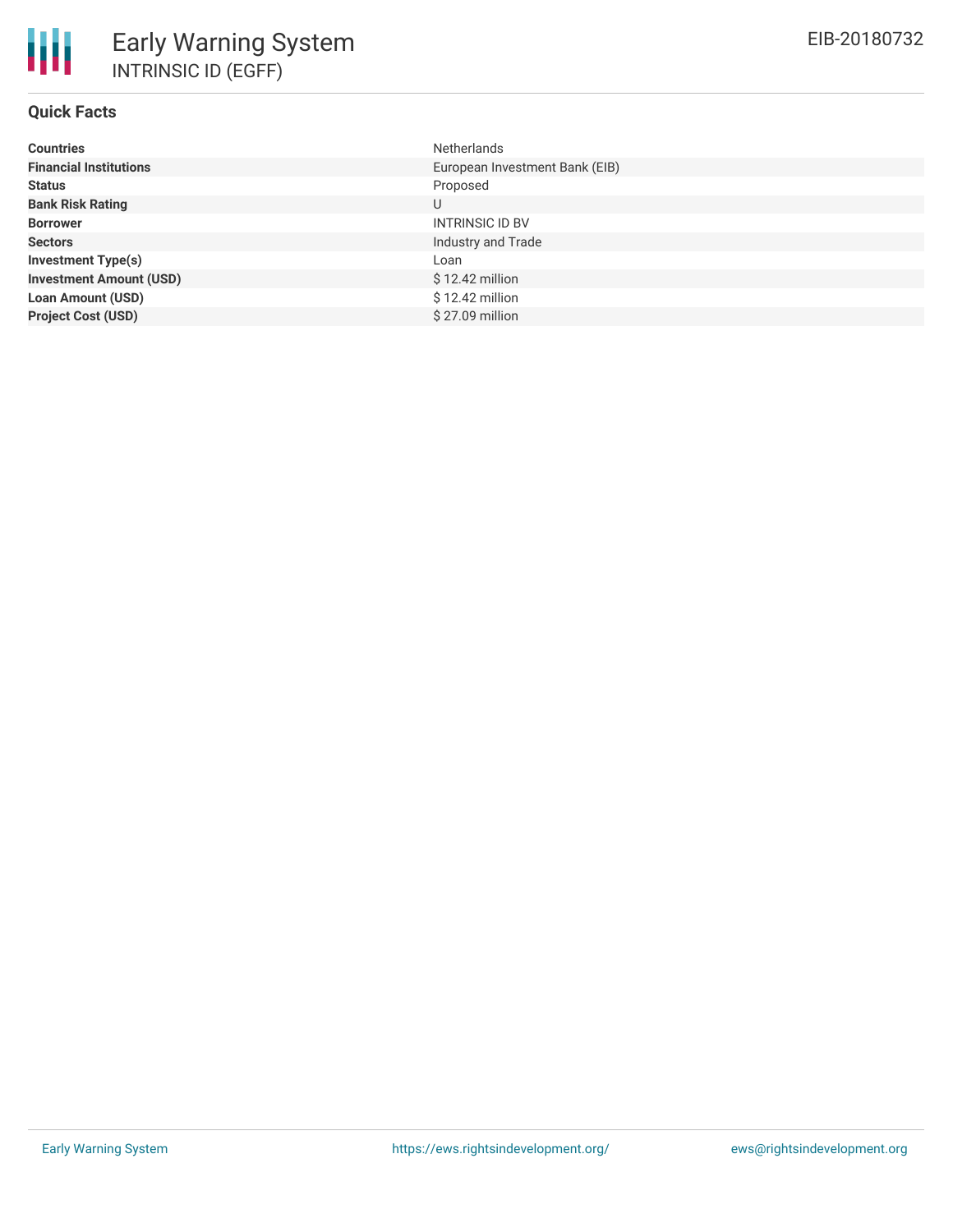

## **Project Description**

According to EIB website, Intrinsic ID is a cybersecurity company that provides digital authentication solutions. The investment focuses on software development activities enhancing and complementing the current offering and supporting the company's worldwide growth. The project aims to help Intrinsic ID maintain their competitive edge in an innovative technology, scale up their business thanks to turnkey solutions and value-added services offerings and pursue their growth strategy and geographic deployment.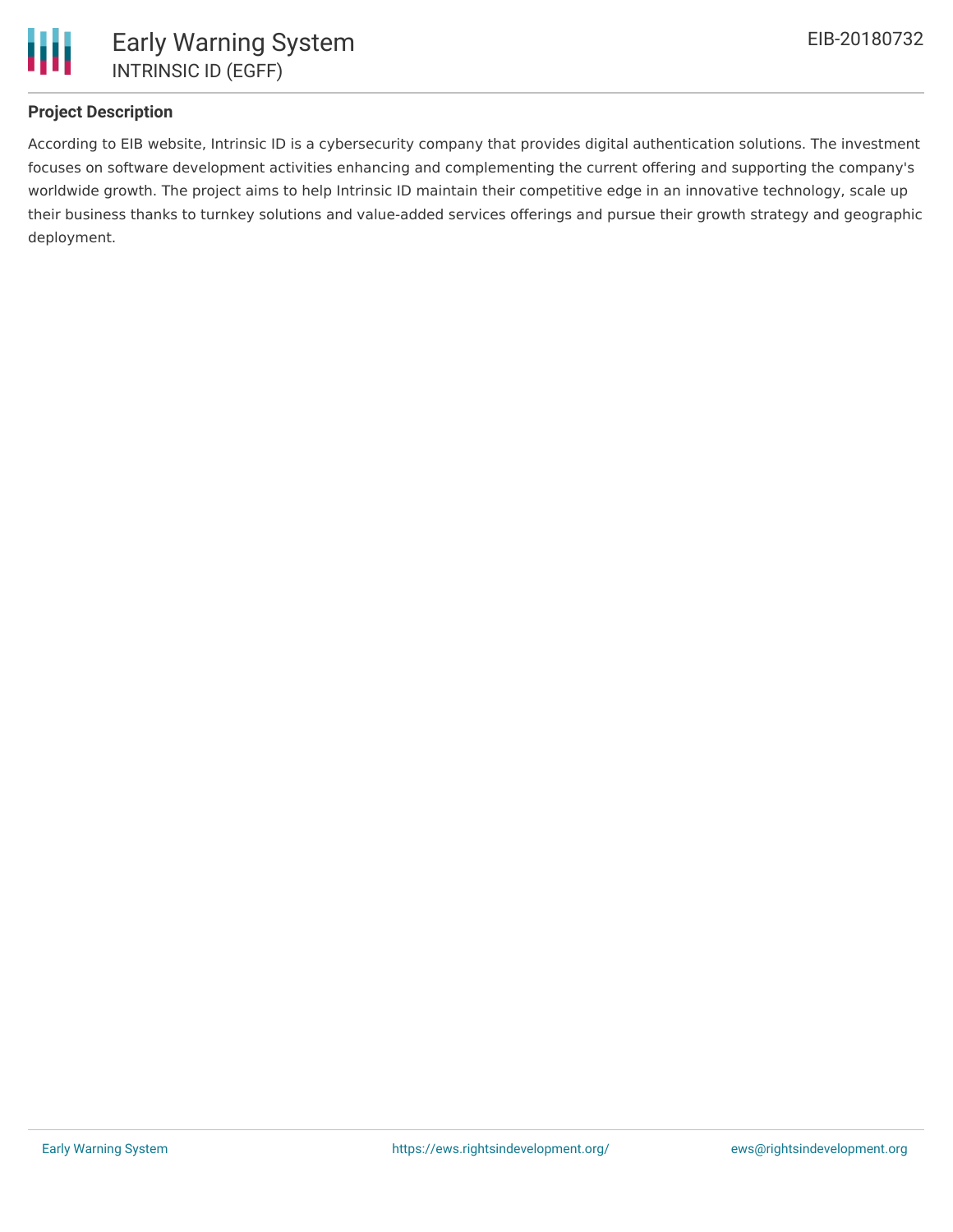## **Investment Description**

European Investment Bank (EIB)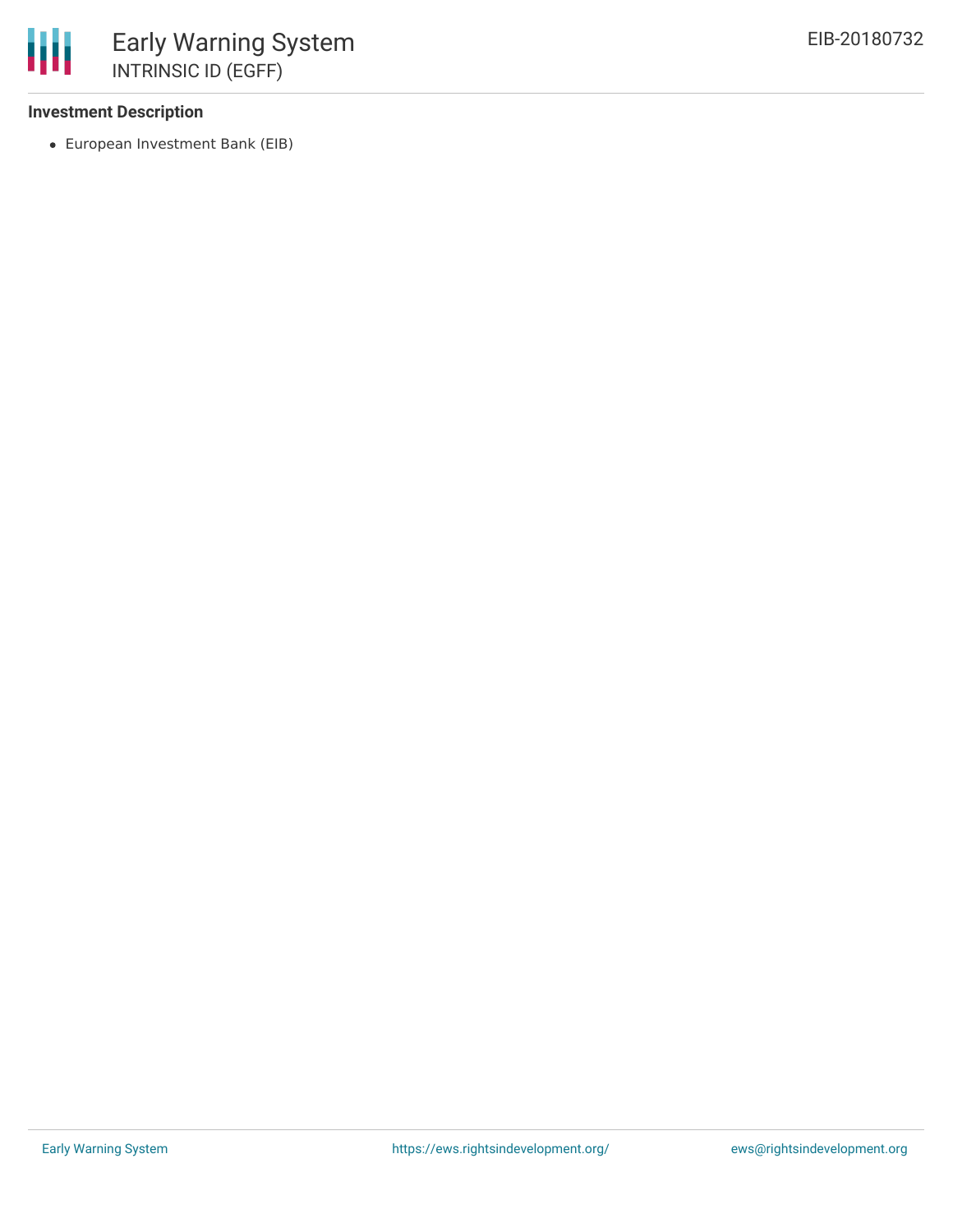

| <b>Private Actor 1</b>   | <b>Private Actor</b><br>' Role | <b>Private Actor</b><br>Sector | <b>Relation</b>          | <b>Private Actor 2</b> | <b>Private Actor</b><br>2 Role | <b>Private Actor</b><br>2 Sector |
|--------------------------|--------------------------------|--------------------------------|--------------------------|------------------------|--------------------------------|----------------------------------|
| $\overline{\phantom{0}}$ | $\overline{\phantom{a}}$       | $\overline{\phantom{a}}$       | $\overline{\phantom{0}}$ | Intrinsic ID BV        | Client                         | $\overline{\phantom{a}}$         |